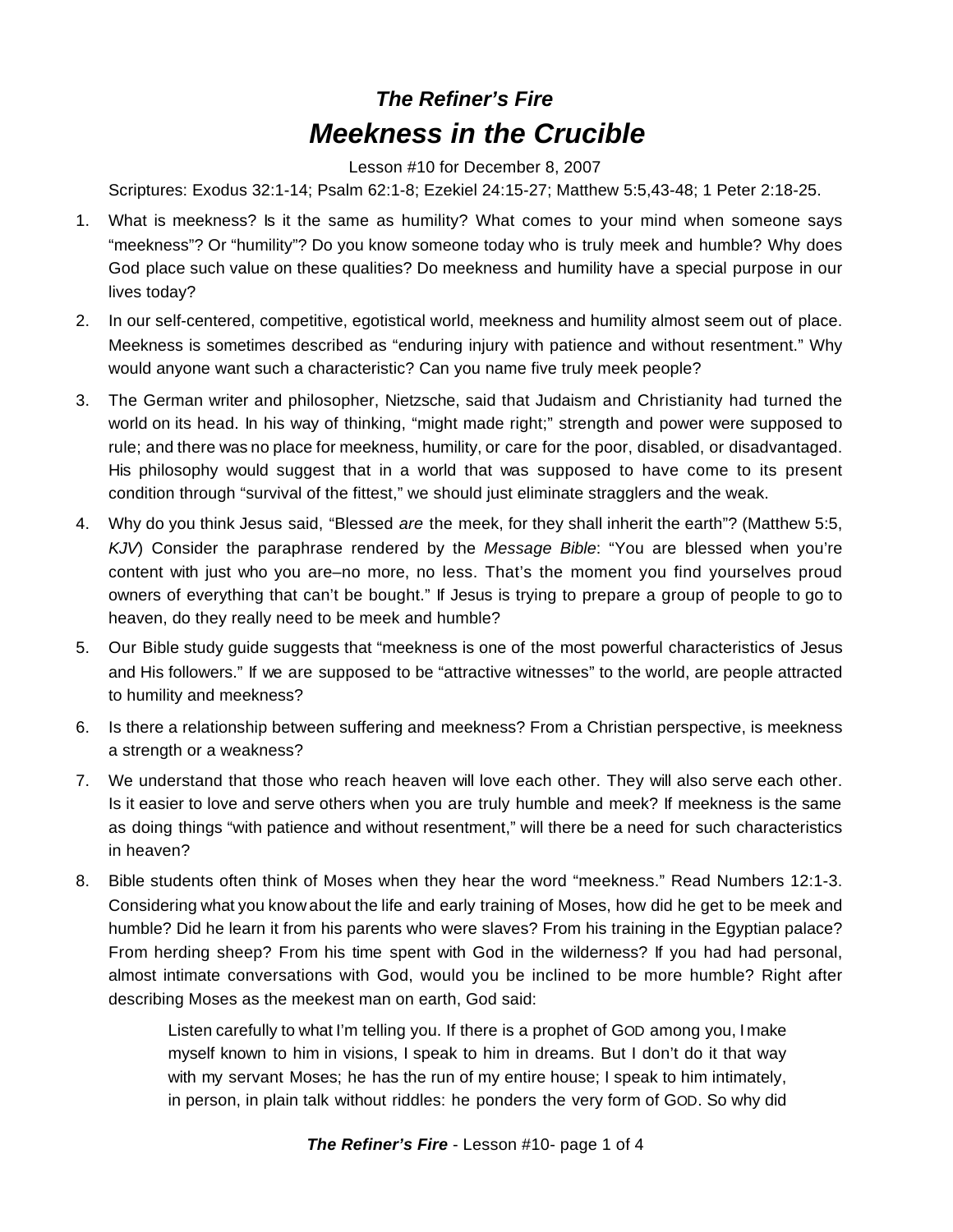you show no reverence or respect in speaking against my servant, against Moses? (Numbers 12:6-8, *Message*)

- 9. Are humble, meek people better able to relate to God?
- 10. There are some very strange stories in the Bible that might teach us something about meekness. Read Ezekiel 24:15-27. Why did God allow Ezekiel's wife to die and then tell him not to mourn or even act like he missed her? The children of Israel had lost virtually everything and were essentially slaves. But God told them to settle down, act like normal people, build houses, inhabit them, and grow vineyards and crops. The final destruction of Jerusalem was just about to take place. How would you respond if you received the news that you had lost virtually everything in your life that you considered valuable? Is that a time for meekness and humility?
- 11. When people who are not meek and humble get into difficult situations, they often get angry and want to fight back. Getting angry and fighting back would never do in heaven. Is that why God wants us to be meek and humble?
- 12. God is the most powerful Being in the entire universe. Is it even possible for such a Being to be humble?
- 13. Does being meek and humble mean that we are, more or less, like a "doormat," and that we allow unscrupulous people to "walk all over us"? If we see injustice and mistreatment of others taking place, is that a time for meekness and humility or a time for action? Are some people apparently meek and humble because they are afraid to get involved?
- 14. Why do you think that Jesus promised that the meek will inherit the earth? We often say that those who will be saved are those who have faith and love. Is there a specific relationship between faith/love and meekness/humility?
- 15. Read Exodus 32:1-14. Why do you think God kept Moses in the mountains so long that the people down below were afraid he had disappeared? Was God intentionally testing them? Why did the people decide to make a golden bull-calf? Clearly, they understood that the One leading them was more than a piece of metal! So when they formed that golden bull-calf and began to worship it–dancing drunk and naked around it–what were they thinking that led them to say, "Israel, this is our God, who led us out of Egypt"? Is it possible that they thought that some fertility cult "god" actually caused all those plagues on Egypt, produced the pillar of smoke and fire, and parted the Red Sea, destroying the Egyptians?
- 16. God knew all that was going to happen.

The people sat down to a feast, which turned into an orgy of drinking and sex. The LORD said to Moses, "Hurry and go back down, because *your* people, whom *you* led out of Egypt, have sinned and rejected me."... Now, don't try to stop me. I am angry with them, and I am going to destroy them. Then I will make *you* and *your* descendants into a great nation." (Italics supplied; Exodus 32:6-10, *GNB*)

At that time, was God giving us an example of humility and meekness?

17. Exodus 32 goes on to say:

But Moses pleaded with the LORD his God and said, "LORD, why should *you* be so angry with *your* people, whom *you* rescued from Egypt with great might and power? Why should the Egyptians say that *you* led *your* people out of Egypt planning to kill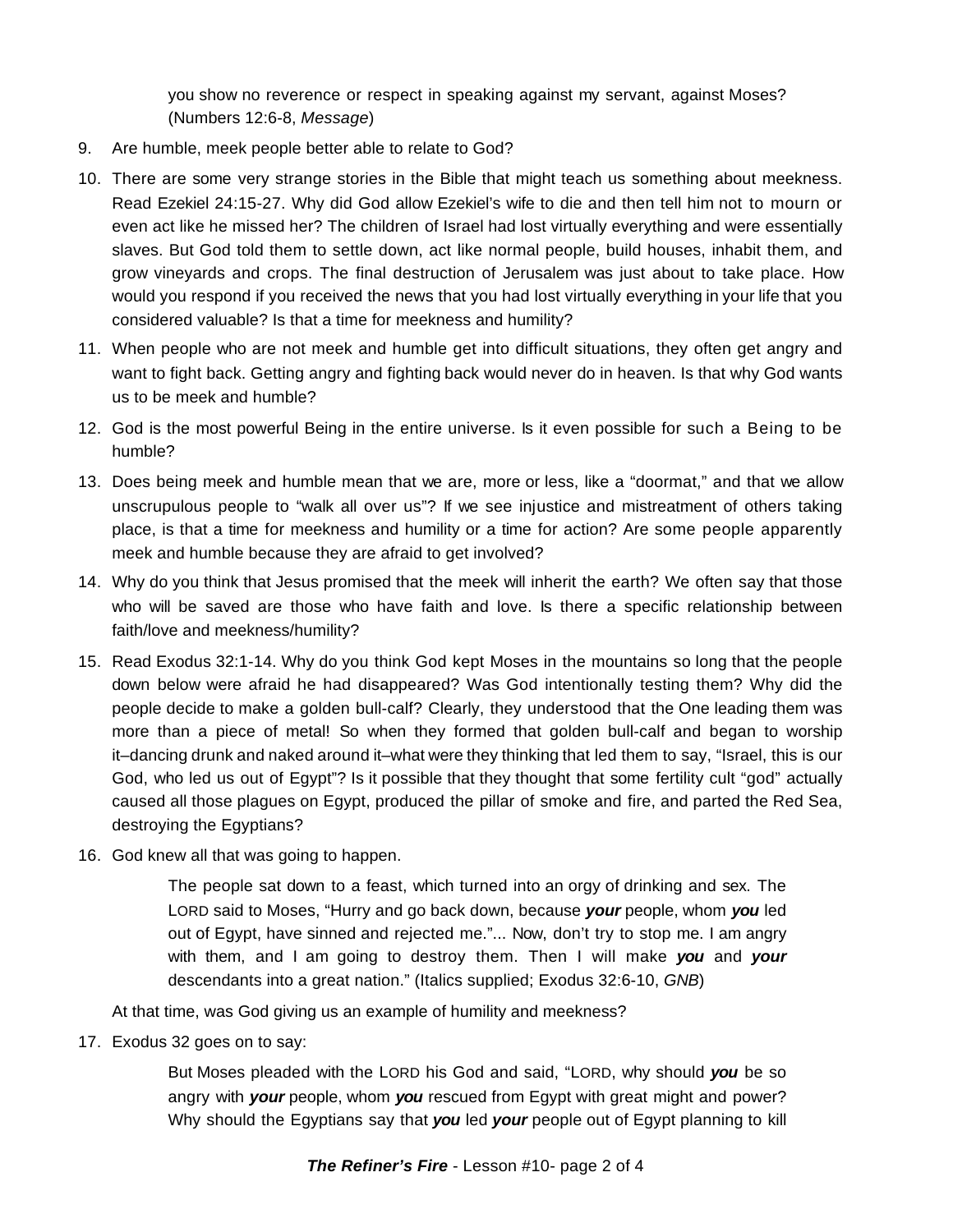them in the mountains and destroy them completely? Stop being angry; change your mind and do not bring this disaster on *your* people." (Italics supplied; Exodus 32:11- 12, *GNB*)

- 18. Doesn't that sound like two parents squabbling over misbehaving children? Why would God ask Moses to record–or even let Moses record–such a conversation? What does it teach us about God and about Moses? Did Moses really convince God to stop being angry? Or was that whole conversation a "test" for Moses? Remember that after dying a few years later, Moses was taken to heaven. Did the onlooking universe need to see that Moses was that loving, caring, and unselfish? After hearing that conversation, would you be more or less inclined to want to have Moses as a "next-door neighbor"?
- 19. What reasons did Moses give for not wanting God to make a great nation out of him and his descendants? Perhaps the greatest indication of true friendship is that friends look out for each other and stand up for their friend's reputation. What was happening to the children of Israel at that point in time was an entirely unique experience. No nation before or since had/has been led so intimately and directly by any "god." You can be sure that all the surrounding nations–and the onlooking universe–were closely observing what was going on. (See Joshua 2:8-13) Remember that Egypt was probably the most powerful nation in the world at that time. What would it say about God to them–and to you–that He could bring such a powerful nation to its knees; but after leading His children out into the wilderness, He just destroyed them? Moses was ready to give up his own life rather than allow any questions to be raised about God's reputation!
- 20. Over the next 40 years, several challenges arose to Moses's leadership. Even his brother and sister raised questions about him! (Numbers 12) Later, Moses' cousin and others who were supposed to be leaders among the people challenged him. (Number 16) In every case except one, Moses responded with meekness, humility, and grace.
- 21. Consider the lives of some others who were called humble in the Scriptures. Hezekiah was "too proud" but then "humbled" himself. (2 Chronicles 32:24-26) Was that really humility? Consider Hezekiah's earlier experiences! Jesus also described Himself as very meek and lowly. (Matthew 11:28,29) Dr. Luke also recorded Paul's speech when he said that he worked with all humility. (Acts 20:19) What do you think Paul had in mind at that time?
- 22. Have you personally witnessed a time when someone's humility turned out to be a powerful Christian witness? Why do you think the world considers meek and humble people to be weak, timid, ignorant, even "mousy"?
- 23. Why do we need to learn to "love" our enemies? How does that prepare us for heaven?
- 24. Read Matthew 5:43-48. Loving our enemies is about as unlikely a behavior for normal human beings as anything we can imagine! Who are our enemies? Why do we think of them as enemies? How did they get that way? Someone once said, "Love your enemies! After all, you created them!"
- 25. Is God really expecting something that is impossible for ordinary human beings? Is God asking us to have warm, sentimental feelings toward our "enemies"? Or is God asking us to treat them with care and consideration? Abraham Lincoln once suggested that the best way to destroy one's enemies is to make friends out of them!
- 26. How does God deal with Satan? Does God really love His enemies? Why does God give Satan so much freedom and control of this earth?